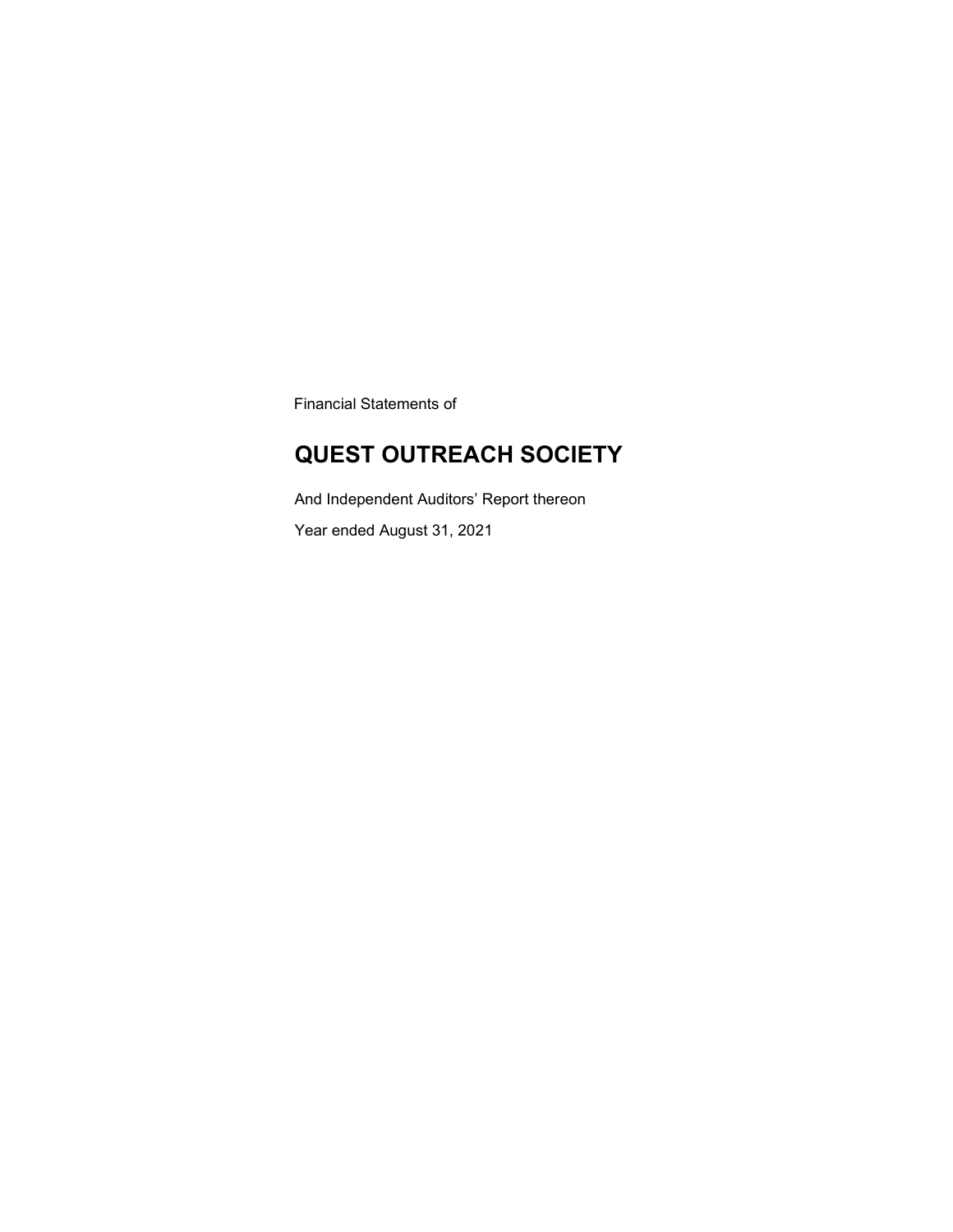

KPMG LLP PO Box 10426 777 Dunsmuir Street Vancouver BC V7Y 1K3 Canada Telephone (604) 691-3000 Fax (604) 691-3031

### **INDEPENDENT AUDITORS' REPORT**

To the Board of Directors of Quest Outreach Society

### **Report on the Audit of Financial Statements**

### *Qualified Opinion*

We have audited the financial statements of Quest Outreach Society (the "Entity"), which comprise:

- the statement of financial position as at August 31, 2021
- the statement of operations for the year then ended
- the statement of changes in net assets for the year then ended
- the statement of cash flows for the year then ended
- and notes to the financial statements, including a summary of significant accounting policies

(hereinafter referred to as the "financial statements").

In our opinion, except for the possible effects of the matter described in the "*Basis for Qualified Opinion*" section of our auditors' report, the accompanying financial statements present fairly, in all material respects, the financial position of the Entity as at August 31, 2021, and its results of operations and its cash flows for the year then ended in accordance with Canadian accounting standards for not-for-profit organizations.

### *Basis for Qualified Opinion*

In common with many not-for-profit organizations, the Entity derives revenue from donations, the completeness of which is not susceptible to satisfactory audit verification. Accordingly, verification of these revenues was limited to the amounts recorded in the records of the Entity.

Therefore, we were not able to determine whether any adjustments might be necessary to:

- the current assets and deferred contributions reported in the statements of financial position as at August 31, 2021 and August 31, 2020
- the donations revenue and excess of revenue over expenses reported in the statements of operations for the years ended August 31, 2021 and August 31, 2020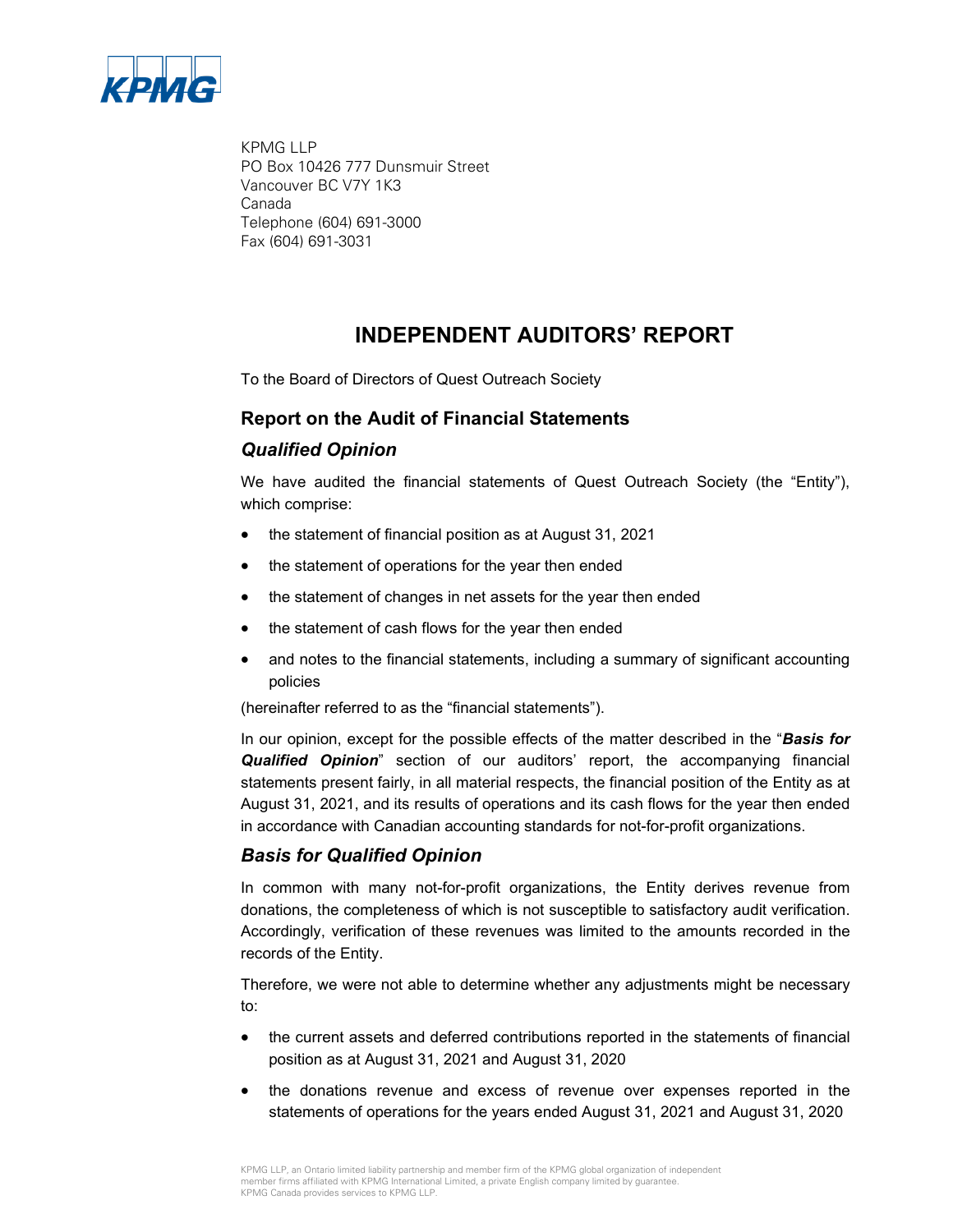

- the unrestricted net assets, at the beginning and end of the year, reported in the statements of changes in net assets for the years ended August 31, 2021 and August 31, 2020
- the excess of revenue over expenses reported in the statements of cash flows for the years ended August 31, 2021 and August 31, 2020.

Our opinion on the financial statements for the year ended August 31, 2020 was qualified accordingly because of the possible effects of this limitation of scope.

We conducted our audit in accordance with Canadian generally accepted auditing standards. Our responsibilities under those standards are further described in the **"***Auditors' Responsibilities for the Audit of the Financial Statements***"** section of our auditors' report.

We are independent of the Entity in accordance with the ethical requirements that are relevant to our audit of the financial statements in Canada and we have fulfilled our other ethical responsibilities in accordance with these requirements.

We believe that the audit evidence we have obtained is sufficient and appropriate to provide a basis for our qualified opinion.

### *Responsibilities of Management and Those Charged with Governance for the Financial Statements*

Management is responsible for the preparation and fair presentation of the financial statements in accordance with Canadian accounting standards for not-for-profit organizations, and for such internal control as management determines is necessary to enable the preparation of financial statements that are free from material misstatement, whether due to fraud or error.

In preparing the financial statements, management is responsible for assessing the Entity's ability to continue as a going concern, disclosing as applicable, matters related to going concern and using the going concern basis of accounting unless management either intends to liquidate the Entity or to cease operations, or has no realistic alternative but to do so.

Those charged with governance are responsible for overseeing the Entity's financial reporting process.

### *Auditors' Responsibilities for the Audit of the Financial Statements*

Our objectives are to obtain reasonable assurance about whether the financial statements as a whole are free from material misstatement, whether due to fraud or error, and to issue an auditors' report that includes our opinion.

Reasonable assurance is a high level of assurance, but is not a guarantee that an audit conducted in accordance with Canadian generally accepted auditing standards will always detect a material misstatement when it exists.

Misstatements can arise from fraud or error and are considered material if, individually or in the aggregate, they could reasonably be expected to influence the economic decisions of users taken on the basis of the financial statements.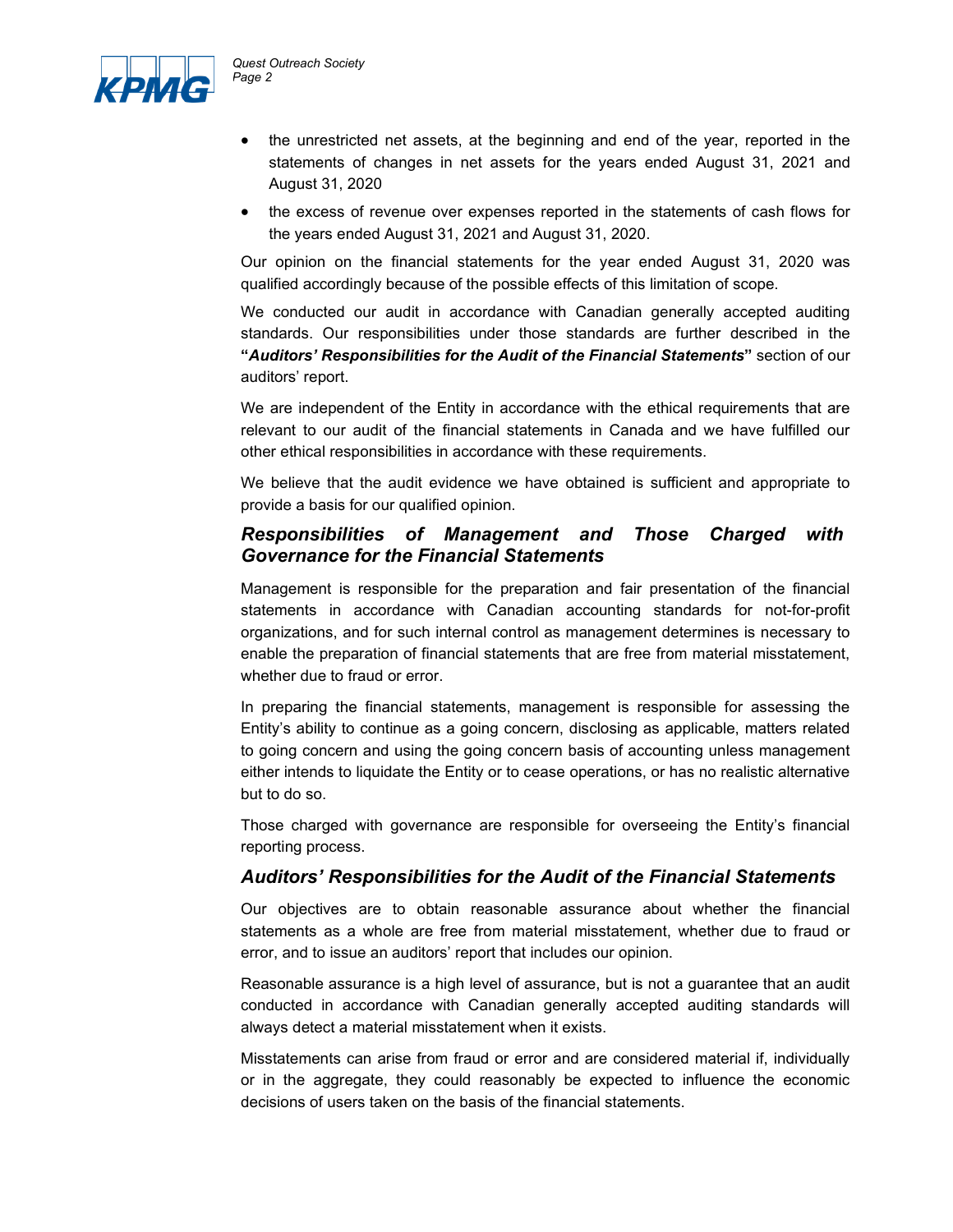

*Quest Outreach Society Page 3*

As part of an audit in accordance with Canadian generally accepted auditing standards, we exercise professional judgment and maintain professional skepticism throughout the audit.

We also:

Identify and assess the risks of material misstatement of the financial statements, whether due to fraud or error, design and perform audit procedures responsive to those risks, and obtain audit evidence that is sufficient and appropriate to provide a basis for our opinion.

The risk of not detecting a material misstatement resulting from fraud is higher than for one resulting from error, as fraud may involve collusion, forgery, intentional omissions, misrepresentations, or the override of internal control.

- Obtain an understanding of internal control relevant to the audit in order to design audit procedures that are appropriate in the circumstances, but not for the purpose of expressing an opinion on the effectiveness of the Entity's internal control.
- Evaluate the appropriateness of accounting policies used and the reasonableness of accounting estimates and related disclosure made by management.
- Conclude on the appropriateness of management's use of the going concern basis of accounting and, based on the audit evidence obtained, whether a material uncertainty exists related to events or conditions that may cast significant doubt on the Entity's ability to continue as a going concern. If we conclude that a material uncertainty exists, we are required to draw attention in our auditors' report to the related disclosures in the financial statements or, if such disclosures are inadequate, to modify our opinion. Our conclusions are based on the audit evidence obtained up to the date of our auditors' report. However, future events or conditions may cause the Entity to cease to continue as a going concern.
- Evaluate the overall presentation, structure and content of the financial statements, including the disclosures, and whether the financial statements represent the underlying transactions and events in a matter that achieves fair presentation.
- Communicate with those charged with governance regarding, among other matters, the planned scope and timing of the audit and significant audit findings including any significant deficiencies in internal control that we identify during our audit.

### **Report on Other Legal and Regulatory Requirements**

As required by the *Societies Act* (British Columbia), we report that, in our opinion, the accounting policies applied in preparing and presenting financial statements in accordance with Canadian accounting standards for not-for-profit organizations have been applied on a basis consistent with that of the preceding period.

 $k$ *PMG 14P* 

Chartered Professional Accountants Vancouver, Canada November 23, 2021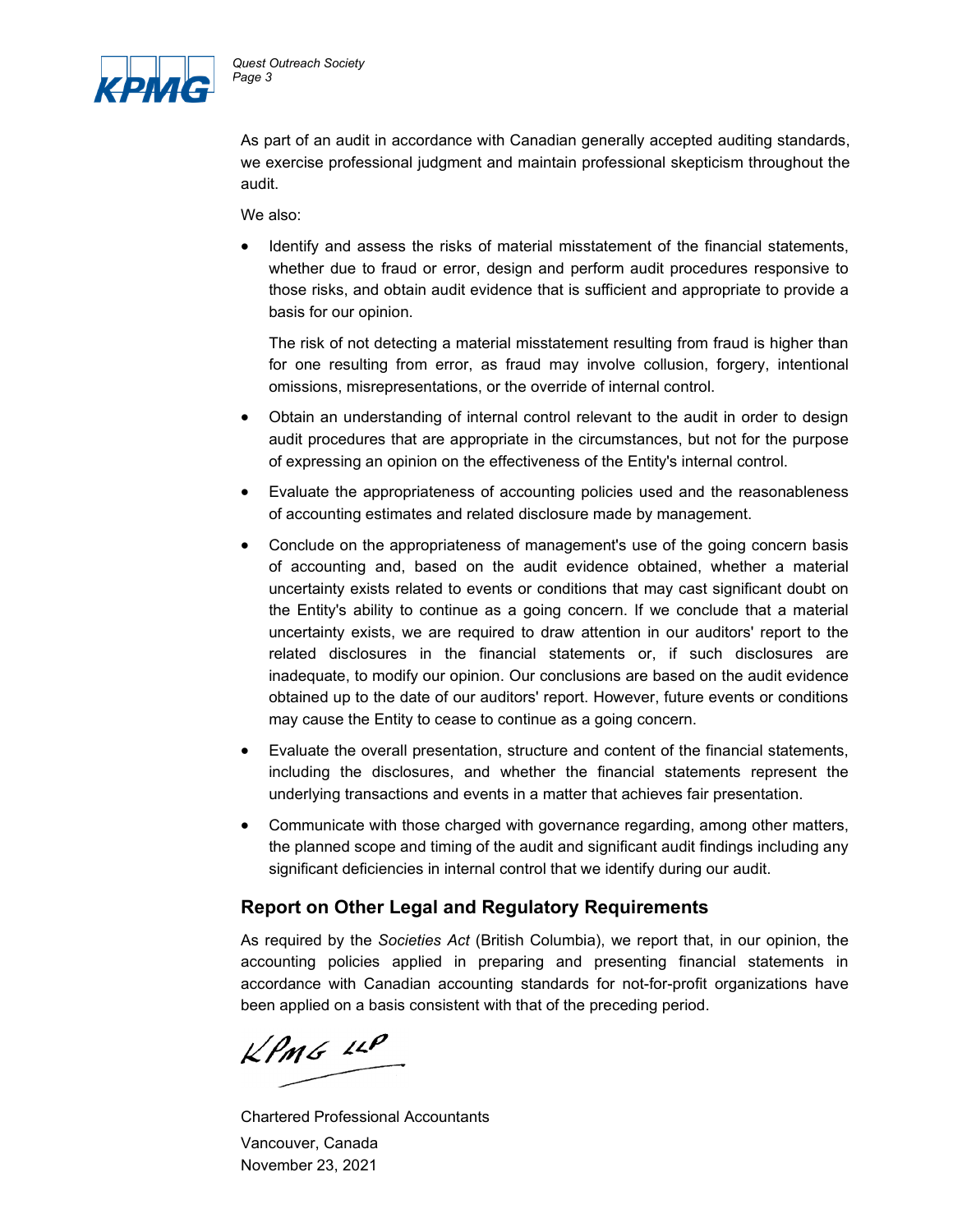Statement of Financial Position

August 31, 2021, with comparative information for 2020

|                                                   | 2021            | 2020            |
|---------------------------------------------------|-----------------|-----------------|
| <b>Assets</b>                                     |                 |                 |
| Current assets:                                   |                 |                 |
| Cash and cash equivalents                         | 1,270,942<br>\$ | \$<br>1,343,237 |
| Accounts receivable                               | 27,982          | 44,126          |
| Prepaid expenses                                  | 97,041          | 47,037          |
|                                                   | 1,395,965       | 1,434,400       |
| Tangible capital assets (note 4)                  | 1,744,531       | 1,804,519       |
|                                                   | \$<br>3,140,496 | \$<br>3,238,919 |
| <b>Liabilities and Net Assets</b>                 |                 |                 |
| <b>Current liabilities:</b>                       |                 |                 |
| Accounts payable and accrued liabilities (note 5) | \$<br>191,125   | 153,501<br>\$   |
| Deferred contributions (note 6)                   | 97,649          | 178,771         |
|                                                   | 288,774         | 332,272         |
| Deferred capital contributions (note 7)           | 150,586         | 220,674         |
|                                                   | 439,360         | 552,946         |
| Net assets:                                       |                 |                 |
| Invested in tangible capital assets (note 8(a))   | 1,593,945       | 1,583,845       |
| Unrestricted                                      | 1,107,191       | 1,102,128       |
|                                                   | 2,701,136       | 2,685,973       |
| Commitments (note 9)                              |                 |                 |
|                                                   | \$3,140,496     | \$3,238,919     |

Mighergen<br>Board President.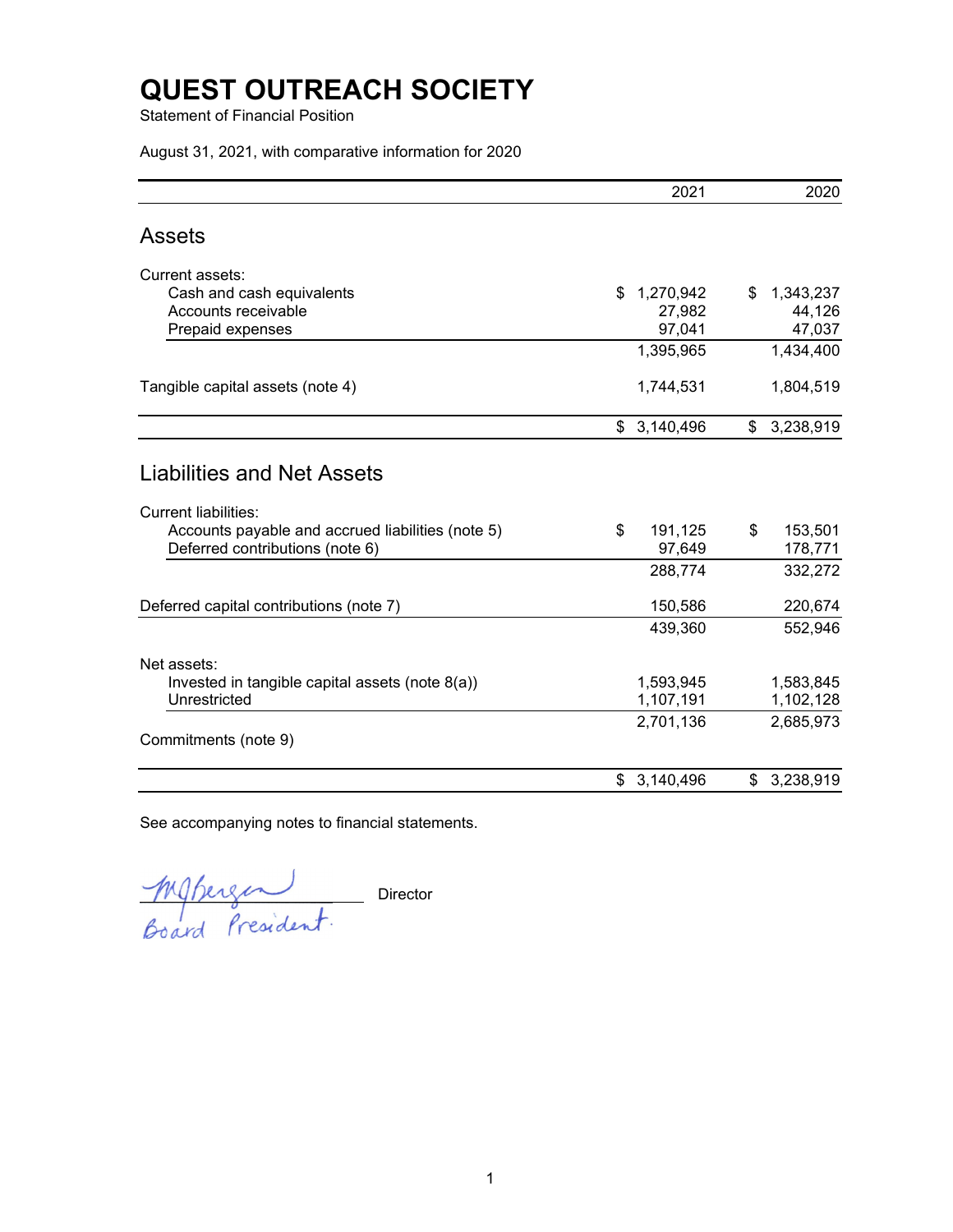Statement of Operations

Year ended August 31, 2021, with comparative information for 2020

|                                                         | 2021            | 2020            |
|---------------------------------------------------------|-----------------|-----------------|
| Revenue:                                                |                 |                 |
| Grocery and online market                               | 2,191,524<br>\$ | 2,310,737<br>\$ |
| Donations:                                              |                 |                 |
| Government and foundations                              | 327,629         | 304,069         |
| Public                                                  | 163,359         | 380,123         |
| Amortization of deferred capital contributions (note 7) | 81,674          | 92,359          |
| Other income (note 12)                                  | 45,601          | 27,316          |
|                                                         | 2,809,787       | 3,114,604       |
| Expenses:                                               |                 |                 |
| Wages, contractors and benefits                         | 1,793,138       | 1,678,313       |
| <b>Rent and utilities</b>                               | 320,810         | 340,038         |
| Amortization                                            | 88,757          | 122,608         |
| Vehicle operations                                      | 134,925         | 151,820         |
| Garbage and cleaning supplies                           | 88,225          | 86,100          |
| Bank charges and interest                               | 65,931          | 63,269          |
| Repairs and maintenance                                 | 63,632          | 61,826          |
| Office                                                  | 60,887          | 43,036          |
| Food                                                    | 49,740          | 186,651         |
| Insurance                                               | 24,851          | 17,932          |
| Professional fees                                       | 99,346          | 35,174          |
| Training                                                | 4,247           | 1,313           |
| Advertising                                             | 135             | 1,850           |
|                                                         | 2,794,624       | 2,789,930       |
| Excess of revenue over expenses                         | \$<br>15,163    | \$<br>324,674   |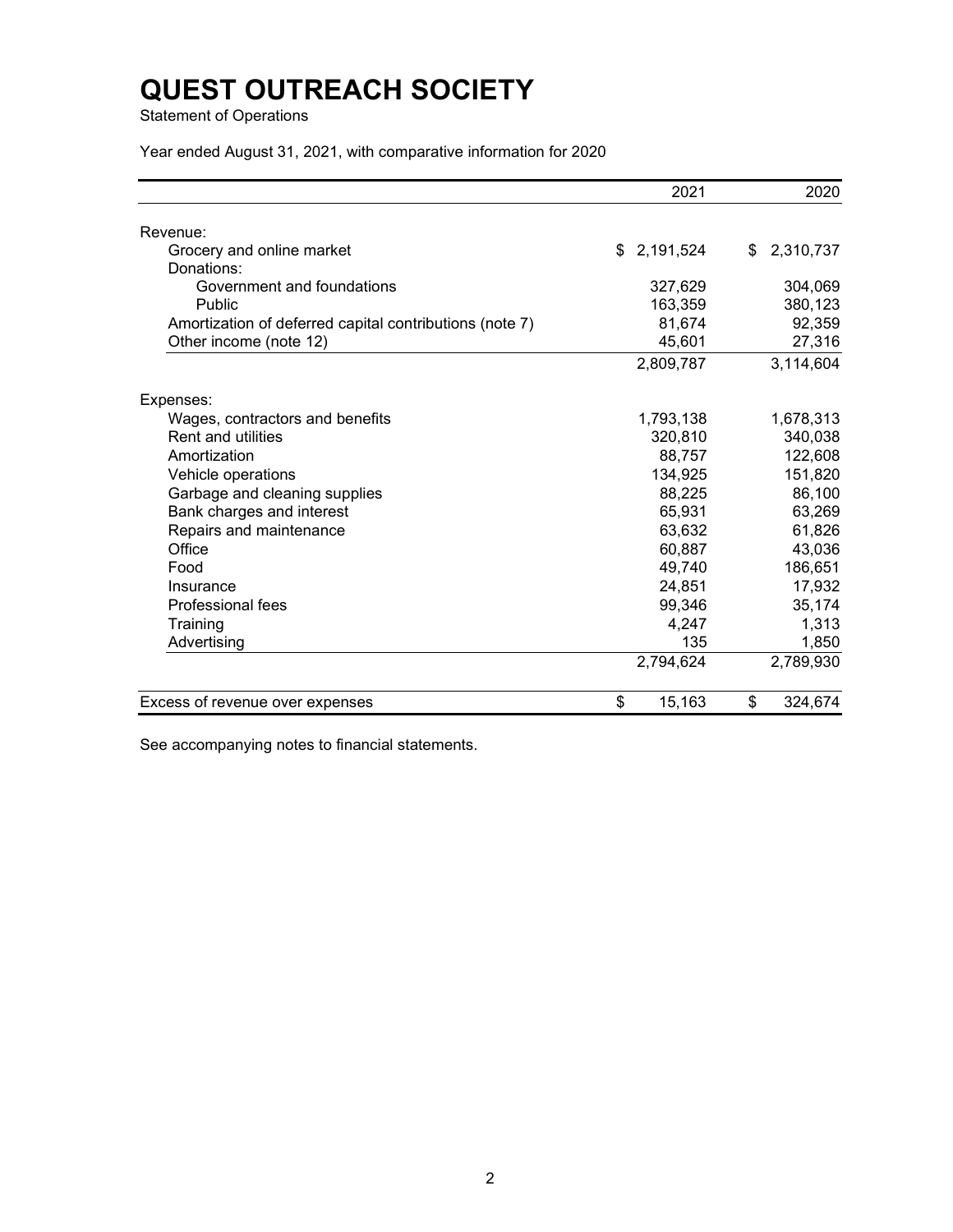Statement of Changes in Net Assets

|                                                     | Invested in<br>tangible<br>capital assets | Unrestricted         | Total<br>2021   | Total<br>2020   |
|-----------------------------------------------------|-------------------------------------------|----------------------|-----------------|-----------------|
|                                                     | (note 8)                                  |                      |                 |                 |
| Balance, beginning of year                          | \$1,583,845                               | \$<br>$1,102,128$ \$ | 2,685,973       | \$<br>2,361,299 |
| Excess of revenue<br>over expenses                  | (7,083)                                   | 22,246               | 15,163          | 324,674         |
| Transfer for purchase of tangible<br>capital assets | 17,183                                    | (17, 183)            | ۰               |                 |
| Balance, end of year                                | \$1,593,945                               | \$<br>1,107,191      | \$<br>2,701,136 | \$<br>2,685,973 |

Year ended August 31, 2021, with comparative information for 2020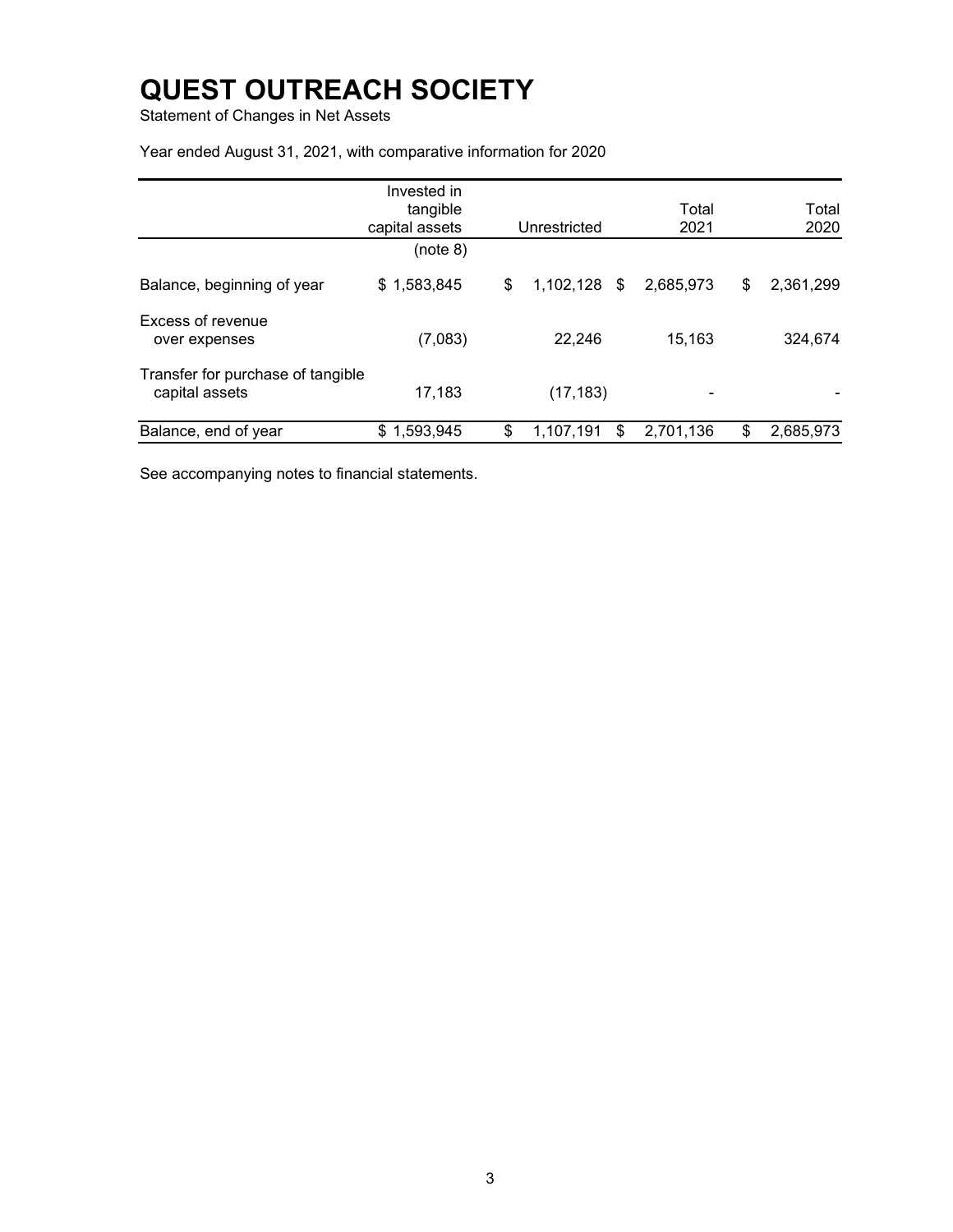Statement of Cash Flows

Year ended August 31, 2021, with comparative information for 2020

|                                                                             | 2021            | 2020            |
|-----------------------------------------------------------------------------|-----------------|-----------------|
| Cash provided by (used in):                                                 |                 |                 |
| Operating:                                                                  |                 |                 |
| Excess of revenue over expenses                                             | \$<br>15,163    | \$<br>324,674   |
| Items not affecting cash:<br>Amortization of deferred capital contributions | (81, 674)       | (92, 359)       |
| Amortization of tangible capital assets                                     | 88,757          | 122,608         |
|                                                                             |                 |                 |
| Changes in non-cash operating working capital:                              | 22,246          | 354,923         |
| Accounts receivable                                                         | 16,144          | (22,048)        |
| Prepaid expenses                                                            | (50,004)        | 3,455           |
| Accounts payable and accrued liabilities                                    | 37,624          | (11,087)        |
| Deferred contributions                                                      | (71, 536)       | (87, 682)       |
|                                                                             | (45, 526)       | 237,561         |
| Financing:                                                                  |                 |                 |
| Contributions received for capital                                          | 2,000           | 72,900          |
| Investing:                                                                  |                 |                 |
| Purchase of tangible capital assets                                         | (28, 769)       | (34, 824)       |
| Increase (decrease) in cash and cash equivalents                            | (72, 295)       | 275,637         |
| Cash and cash equivalents, beginning of year                                | 1,343,237       | 1,067,600       |
| Cash and cash equivalents, end of year                                      | \$<br>1,270,942 | \$<br>1,343,237 |
|                                                                             |                 |                 |
| Non-cash transactions:                                                      |                 |                 |
| In-kind tangible capital asset contributions                                | \$              | \$<br>15,399    |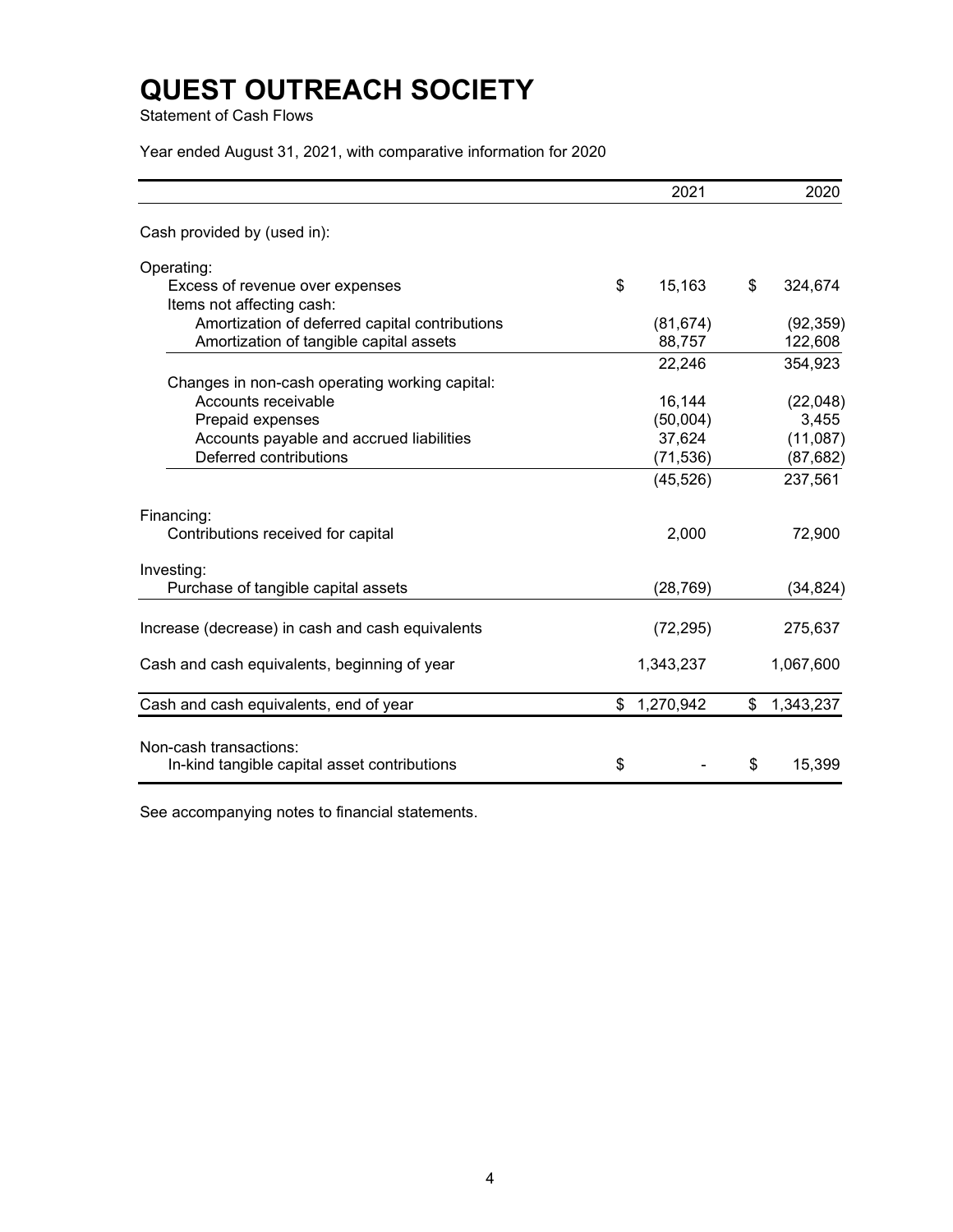Notes to Financial Statements

Year ended August 31, 2021

#### **1. Nature of operations:**

Quest Outreach Society (the "Society") is a not-for-profit organization incorporated on June 15, 1992 pursuant to the *Society Act* (British Columbia) and then transitioned to the *Societies Act*  (British Columbia). The Society is a registered charity pursuant to the *Income Tax Act* and exempt from income taxes.

The Society's primary objectives are to reduce hunger with dignity, build community, and foster sustainability. Its area of service is currently the Lower Mainland in British Columbia which includes five low-cost not-for-profit grocery markets in Vancouver (two stores), Surrey (one store), Burnaby (one store) and North Vancouver (one store).

The objectives are met by engaging in these activities:

- To rescue food from many sectors of the local food industry that might otherwise go to waste unnecessarily, and redistribute it to individuals who face food security challenges;
- To manage a food distribution system which includes a warehouse, low-cost grocery markets, and delivery trucks to ensure food is reallocated efficiently to individuals and partners in the community;
- To partner with social service agencies to help their clients access healthy, affordable food in a dignified manner, freeing up the capacity of these agencies to focus their energies and resources on their respective core strengths in the local community;
- To provide opportunities for these clients to engage in volunteer work and training workshops at the Society's facilities, and thus rebuild the capacity of these individuals to re-integrate into the workforce;
- To operate its food distribution system in a proactive manner to reduce food waste from reaching landfills and thus reducing greenhouse gas emissions, including through partnerships with local businesses and using environmentally-conscious practices resulting in more effective recycling programs for non-organic materials.

In March 2020, the COVID-19 outbreak was declared a pandemic by the World Health Organization. While the ultimate duration and magnitude of the impact on the economy are not known at this time, the Society's operations and financial condition are anticipated to remain stable.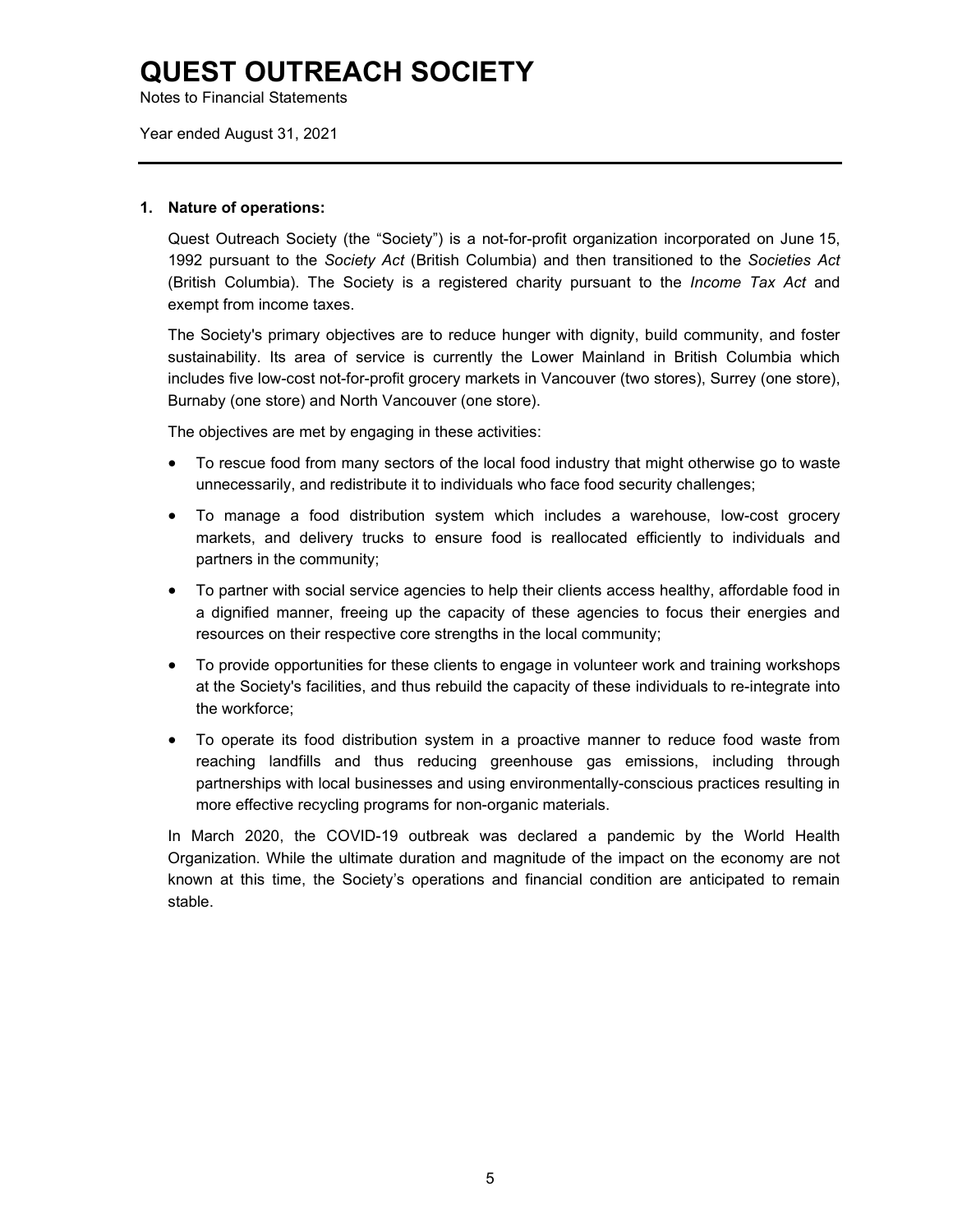Notes to Financial Statements

Year ended August 31, 2021

#### **2. Significant accounting policies:**

These financial statements have been prepared in accordance with Canadian accounting standards for not-for-profit organizations in Part III of the CPA Canada Handbook - *Accounting*. The significant accounting policies are as follows:

(a) Revenue recognition:

The Society follows the deferral method of accounting for contributions. Restricted noncapital contributions, including gaming, are recognized as revenue in the year in which the related expenses are incurred. Restricted capital contributions received specifically for the acquisition of tangible capital assets are initially recorded as deferred contributions and transferred to and recorded as deferred capital contributions when the amounts have been spent on tangible capital assets. Deferred capital contributions are amortized to revenue on the same basis as the related tangible capital assets are amortized.

Unrestricted contributions are recognized in the year in which funds are received or receivable if the amount can be reasonably estimated and collection is reasonably assured.

Grocery revenue is recognized at the point of sale in the grocery store, and online market revenue is recognized when the product is shipped to the customer.

(b) Contributed services and materials:

The Society receives significant amounts of donated food which are subsequently sold or distributed at either a discounted cost recovery basis or at no cost. Donated food received is not recognized in the financial statements and no value has been assigned to the inventory on hand at year-end due to the difficulty in reasonably estimating their fair value.

The Society receives significant volunteer hours to assist in carrying out its service delivery activities. Due to the difficulty in reasonably estimating their fair value, these contributed services are not recognized in the financial statements.

The Society receives other contributed services and materials which are recorded when a fair value can be reasonably estimated and when the services and materials are used in the normal course of the Society's operations and would otherwise have been purchased.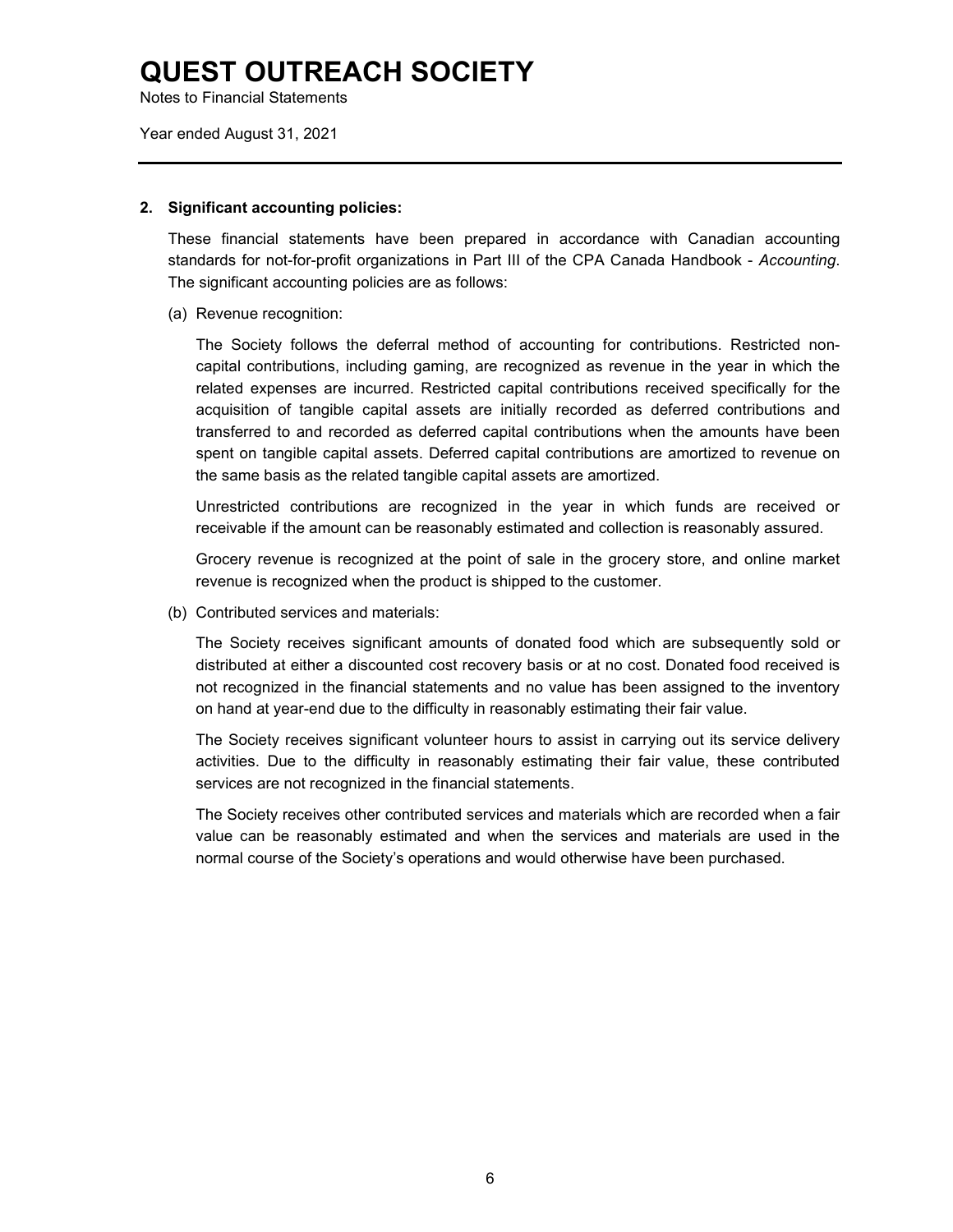Notes to Financial Statements

#### **2. Significant accounting policies (continued):**

(c) Tangible capital assets:

Tangible capital assets are initially recorded at cost. Donated tangible capital assets are recorded at fair value at the date of contribution, provided a fair value can be reasonably determined. Tangible capital assets, except for land, are amortized over their estimated useful lives using the straight-line method at the following annual rates:

| Asset                  | Rate                                 |
|------------------------|--------------------------------------|
| <b>Building</b>        | 30 years                             |
| Leasehold improvements | Lesser of lease term and useful life |
| Office equipment       | 5 years                              |
| Automotive equipment   | 3 years                              |
| Forklift               | 3 years                              |
| Kitchen equipment      | 5 years                              |
| Computer equipment     | 3 years                              |

Repairs and maintenance costs are charged to expense. Betterments that extend the estimated useful life of an asset are capitalized. The Society regularly reviews for impairment of its property and equipment whenever events or changes in circumstances indicate that the asset no longer has long-term service potential to the Society or that the value of future economic benefits or service potential associated with the asset is less than its carrying amount. If such conditions exist, an impairment loss is measured and recorded in the statement operations at the amount by which the carrying amount of the net asset exceeds its fair value or replacement cost.

(d) Financial instruments:

Financial instruments are recorded at fair value on initial recognition. Equity instruments that are quoted in an active market are subsequently measured at fair value. All other financial instruments are subsequently recorded at cost or amortized cost, unless management has elected to carry the instruments at fair value. The Society has not elected to carry any such financial instruments at fair value.

Financial assets carried at cost or amortized cost are assessed for impairment on an annual basis at the end of the fiscal year if there are indicators of impairment. If there is an indicator of impairment, the Society determines if there is a significant adverse change in the expected amount or timing of future cash flows from the financial asset. If there is a significant adverse change in the expected cash flows, the carrying value of the financial asset is reduced to the highest of the present value of the expected cash flows, the amount that could be realized from selling the financial asset or the amount the Society expects to realize by exercising its right to any collateral. If events and circumstances reverse in a future period, an impairment loss will be reversed to the extent of the improvement, not exceeding the initial carrying value.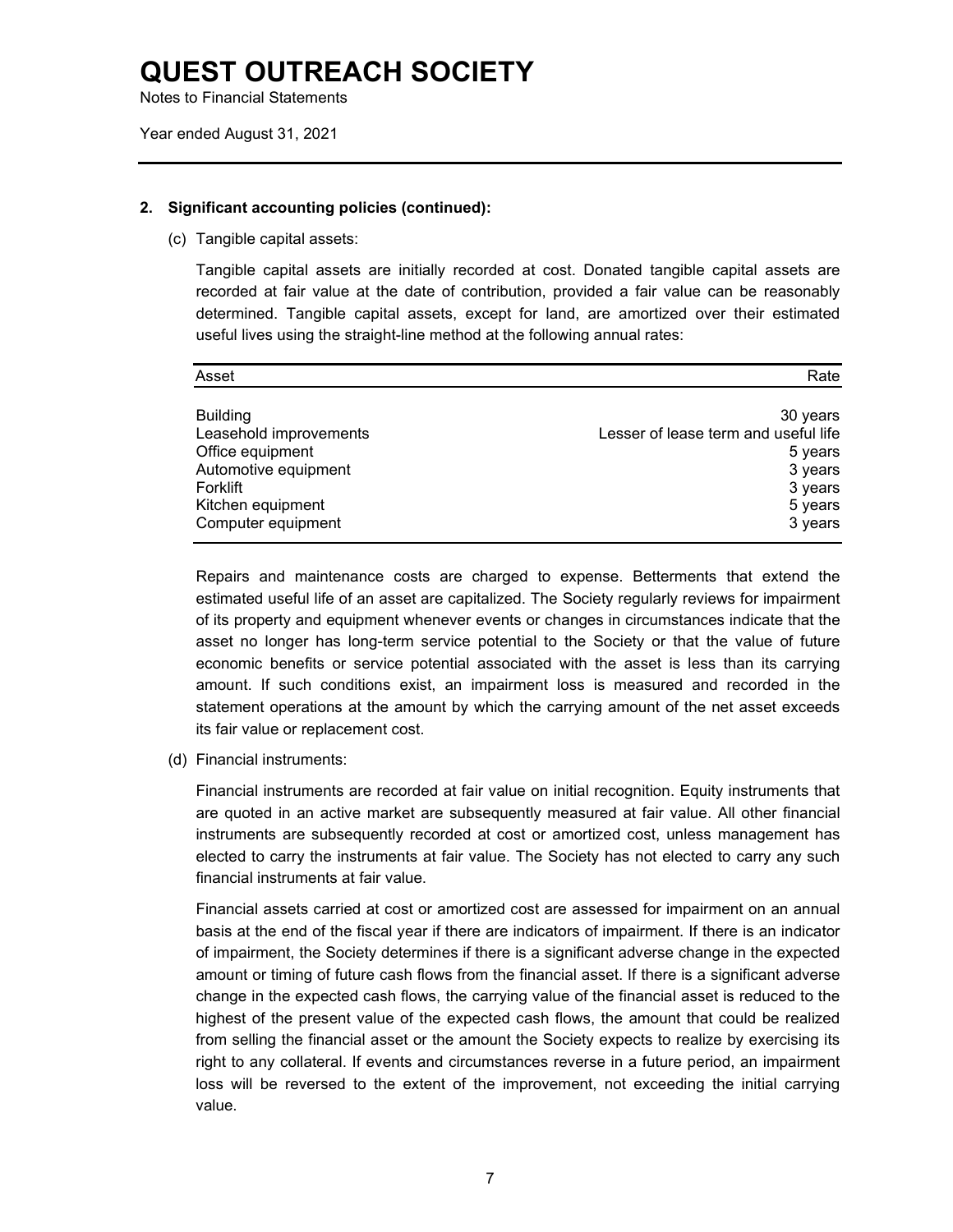Notes to Financial Statements

Year ended August 31, 2021

#### **2. Significant accounting policies (continued):**

(e) Cash and cash equivalents:

Cash and cash equivalents include highly liquid investments with a term to maturity of three months or less at the date of purchase.

(f) Use of estimates:

The preparation of financial statements requires management to make estimates and assumptions that affect the reported amounts of assets and liabilities, the disclosure of contingent assets and liabilities, at the date of the financial statements and the reported amounts of revenue and expenses during the reporting period. Actual results could differ from these estimates.

(g) Government assistance:

The Society periodically applies for financial assistance under available government incentive programs. Government assistance relating to capital expenditures is reflected as a reduction of the cost of such assets. Government assistance related to current expenses and revenue is included in the determination of excess of revenue over expenses for the period.

(h) Leases:

Leases entered into are classified as either capital or operating. Leases that transfer substantially all of the benefits and risks associated with ownership are recorded as an acquisition of an asset and incurrence of an obligation. Assets under capital lease are amortized in a manner consistent with other assets owned by the Society. All other leases are accounted for as operating wherein rental payments are expensed as incurred.

### **3. Operating line of credit:**

The Society has an operating line of credit from a credit union with a limit of \$100,000 at prime plus 1.00%. As at August 31, 2021 the Society has no funds drawn against its line of credit (2020 - nil).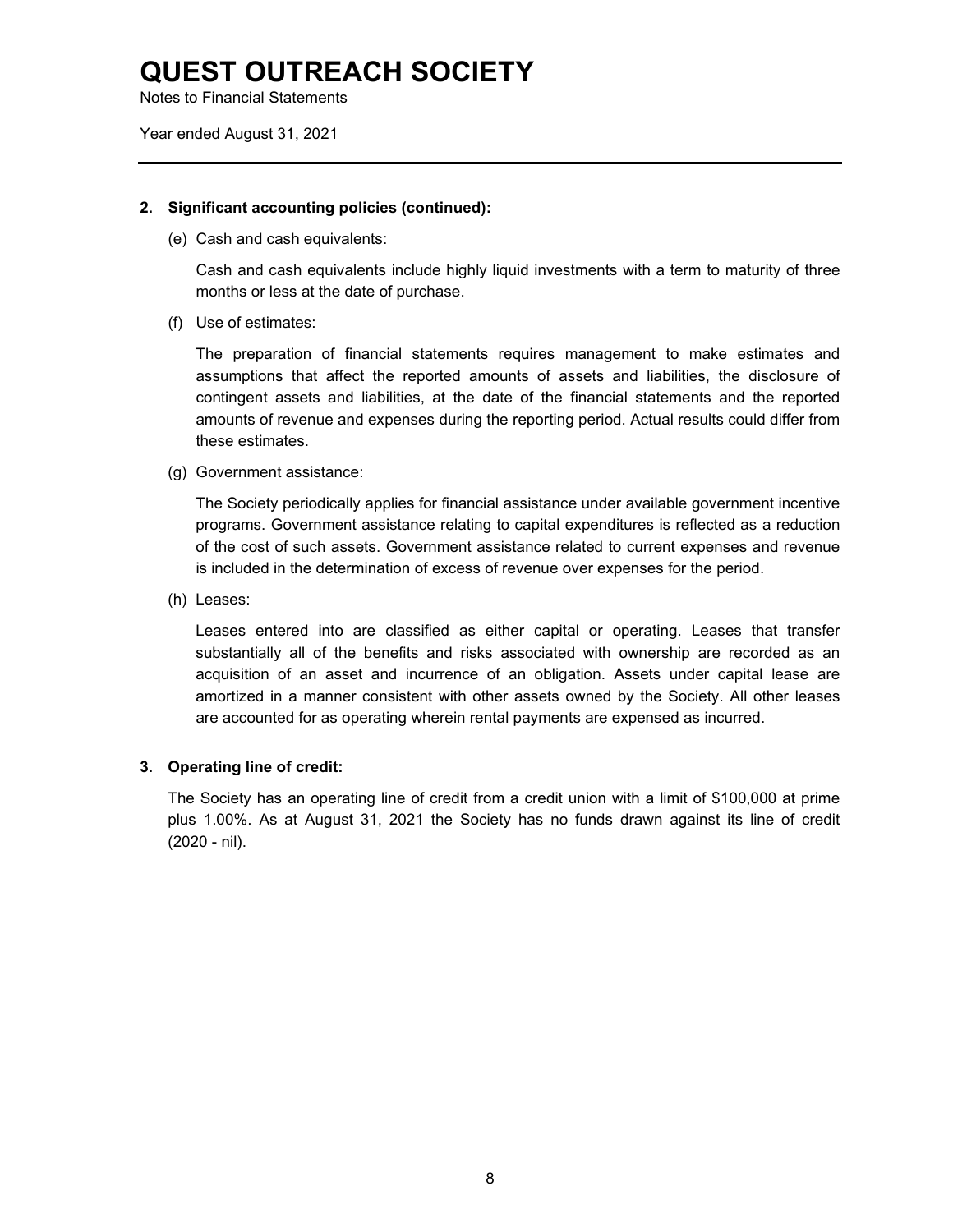Notes to Financial Statements

Year ended August 31, 2021

#### **4. Tangible capital assets:**

|                        |                  |              | 2021        | 2020        |
|------------------------|------------------|--------------|-------------|-------------|
|                        |                  | Accumulated  | Net book    | Net book    |
|                        | Cost             | amortization | value       | value       |
| Land                   | 1,477,853<br>\$. | \$           | \$1,477,853 | \$1,477,853 |
| <b>Building</b>        | 266.444          | 83.350       | 183,094     | 190,880     |
| Leasehold improvements | 355,674          | 349.578      | 6,096       | 42,675      |
| Office equipment       | 303,126          | 248,024      | 55,102      | 74,084      |
| Automotive equipment   | 152,813          | 152,813      |             |             |
| Forklift               | 23,970           | 20,548       | 3,422       | 4,107       |
| Kitchen equipment      | 158,533          | 154,054      | 4.479       | 5,759       |
| Computer equipment     | 54,139           | 39,654       | 14,485      | 9,161       |
|                        | \$2,792,552      | \$1,048,021  | \$1,744,531 | \$1,804,519 |

### **5. Accounts payable and accrued liabilities:**

Included in accounts payable and accrued liabilities are government remittances payable of \$3,310 (2020 - \$2,140) for payroll-related taxes.

### **6. Deferred contributions:**

Deferred contributions represent restricted contributions related to the grocery stores, expenses of future periods, and for tangible capital asset purchases.

|                                                                      | 2021                    | 2020               |
|----------------------------------------------------------------------|-------------------------|--------------------|
| Balance, beginning of year<br>S<br>Restricted contributions received | 178,771<br>112,570      | 197,484<br>215,381 |
| Amounts earned and recognized as revenue<br>Repayment of grant       | (159, 606)<br>(22, 500) | (230, 163)         |
| Restricted contributions spent on tangible capital assets (note 7)   | (11, 586)               | (3,931)            |
| Balance, end of year<br>S                                            | 97.649                  | 178,771            |

#### **7. Deferred capital contributions:**

Deferred capital contributions represent the unamortized amount of funds received and restricted for and spent on tangible capital assets.

|                                                                                                                                                  |    | 2021              | 2020                       |
|--------------------------------------------------------------------------------------------------------------------------------------------------|----|-------------------|----------------------------|
| Balance, beginning of year<br>Restricted contributions spent on tangible capital assets (note 6)<br>In-kind tangible capital asset contributions | S. | 220,674<br>11,586 | 293,703<br>3,931<br>15,399 |
| Amortization of deferred capital contributions to revenue                                                                                        |    | (81, 674)         | (92, 359)                  |
| Balance, end of year                                                                                                                             |    | 150.586           | 220.674                    |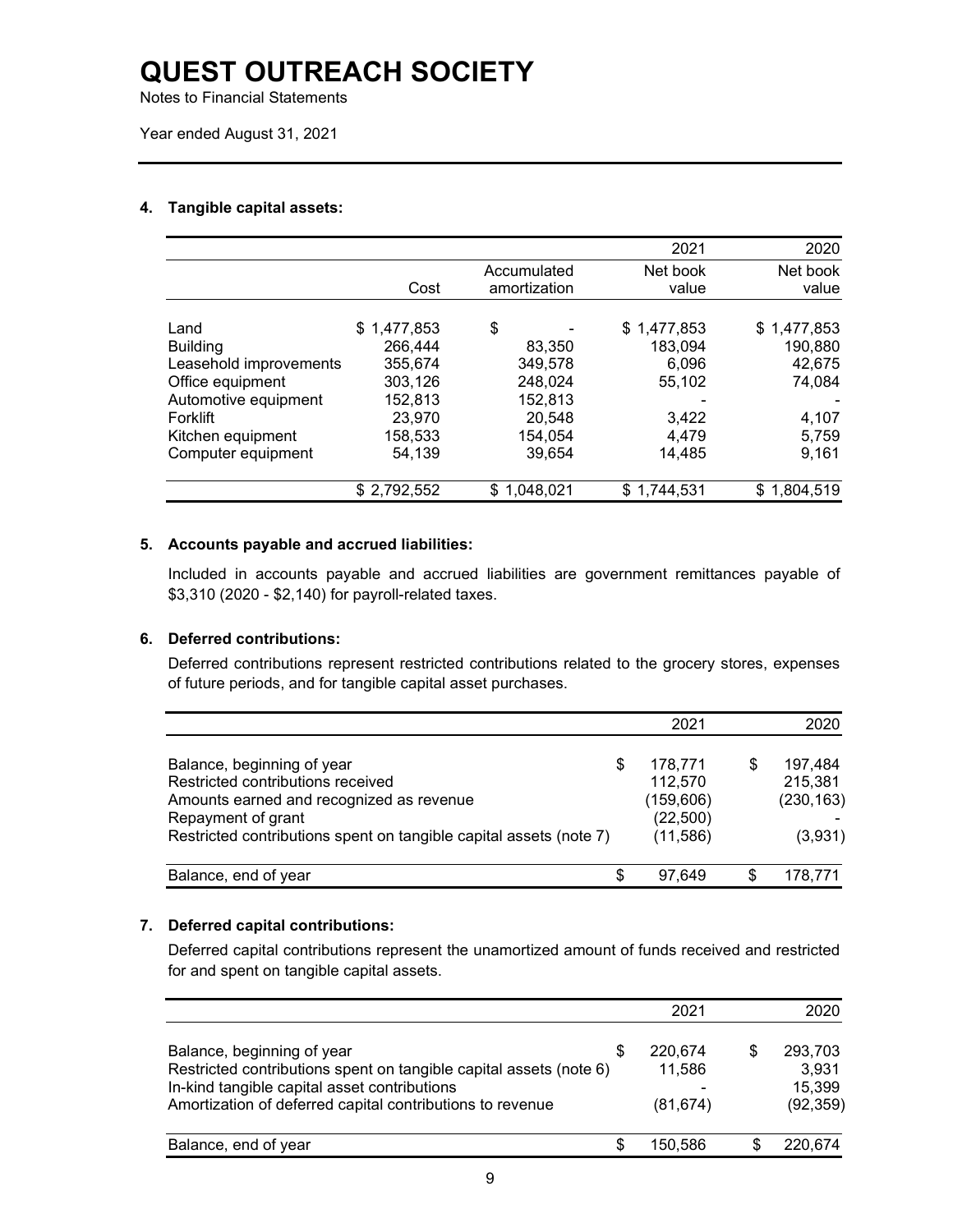Notes to Financial Statements

#### **8. Net assets invested in tangible capital assets:**

(a) Net assets invested in tangible capital assets is calculated as follows:

|                                                                             | 2021                      | 2020                          |
|-----------------------------------------------------------------------------|---------------------------|-------------------------------|
| Tangible capital assets<br>Amounts funded by deferred capital contributions | \$1,744,531<br>(150, 586) | 1,804,519<br>S.<br>(220, 674) |
|                                                                             | \$1,593,945               | \$1,583,845                   |

(b) Included in excess of revenue over expenses related to net assets invested in tangible capital assets is the following:

|                                                                                           | 2021                |     | 2020                 |
|-------------------------------------------------------------------------------------------|---------------------|-----|----------------------|
| Amortization of deferred capital contributions<br>Amortization of tangible capital assets | 81,674<br>(88, 757) | \$. | 92,359<br>(122, 608) |
|                                                                                           | 7.083)              | S   | (30, 249)            |

(c) Change in net assets invested in tangible capital assets:

|                                                                                         | 2021               |   | 2020              |
|-----------------------------------------------------------------------------------------|--------------------|---|-------------------|
| Purchase of tangible capital assets<br>Amounts funded by deferred capital contributions | 28,769<br>(11,586) | S | 34.824<br>(3,931) |
|                                                                                         | 17.183             |   | 30,893            |

#### **9. Commitments:**

The Society is committed to make monthly lease payments for premises and trucks as follows:

|            | \$<br>622,684 |
|------------|---------------|
| Thereafter | 53,084        |
| 2026       | 56,480        |
| 2025       | 70,872        |
| 2024       | 102,271       |
| 2023       | 127,551       |
| 2022       | \$<br>212,426 |